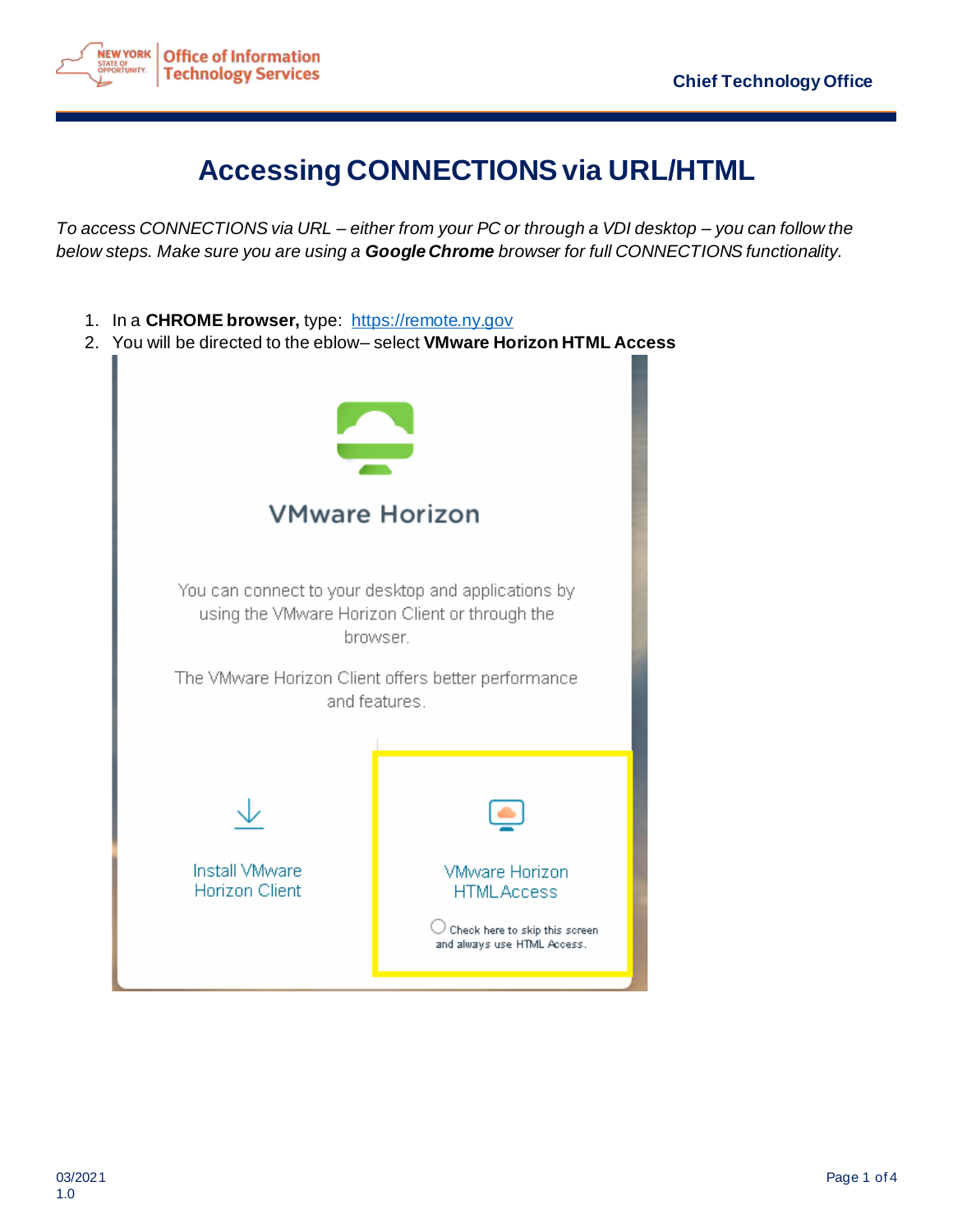

3. In the subsequent VMware Horizon window – if you are accessing *of***f** of the state network, you will see the below prompt to enter your RSA username and passcode and Login. (If you are accessing from on the state network, you may not see ths RSA prompt here, and should continue to the next step).



*\*Note – the windows in steps 3 and 4 look very similar for both RSA and SVC authentication – if the prompt in the window specifically refers to your RSA code or asks for your passcode, this is your cue to use your RSA token rather than your SVC ID.*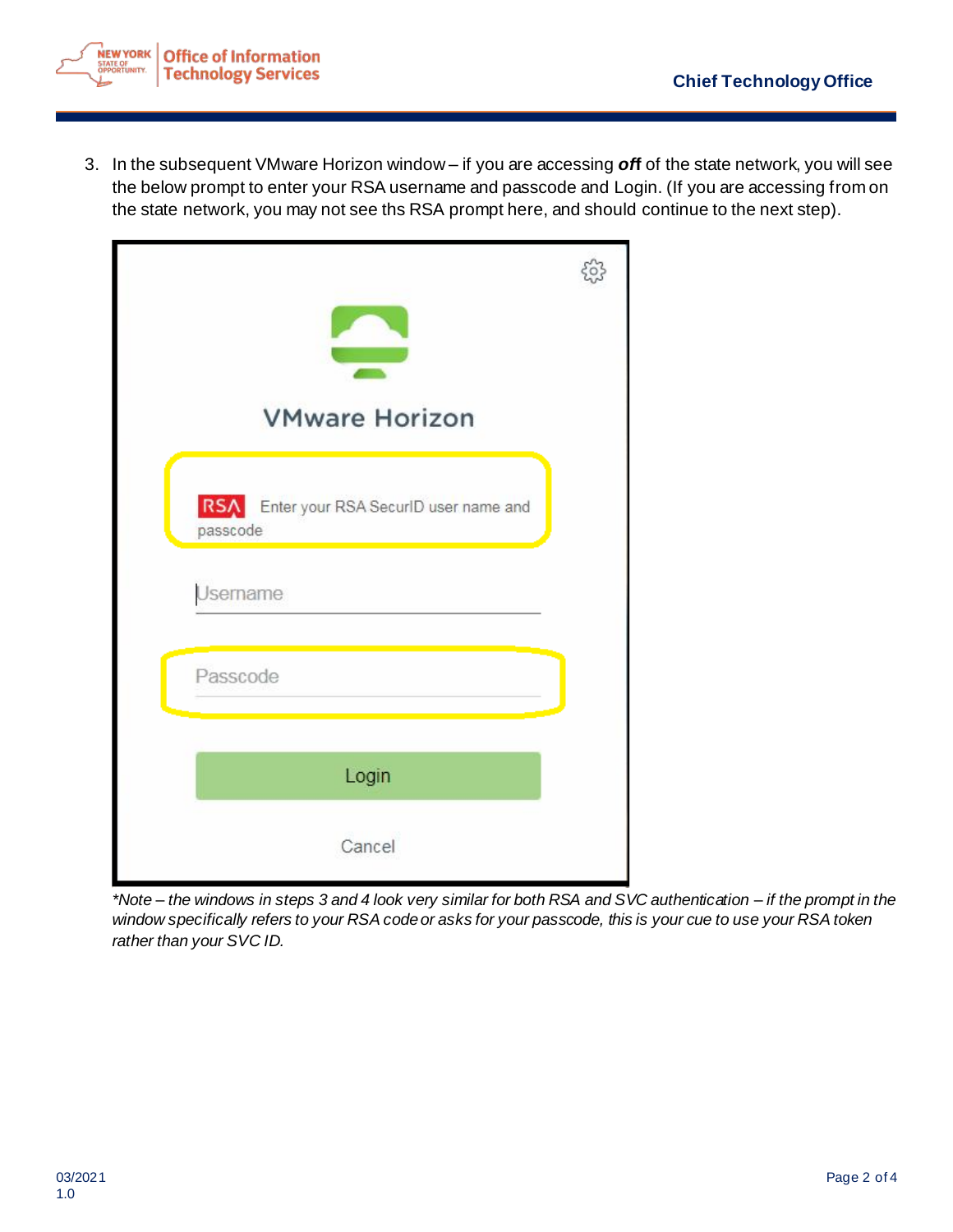

4. Once your RSA passcode is authenticated, or if you are already on the state network and skipped the above step, you should see the below VMware Horizon window, prompting you for your SVC ID and password. Enter these credentials and click "Login."

| <b>VMware Horizon</b> |  |
|-----------------------|--|
| xs7767                |  |
|                       |  |
| SVC                   |  |
| Login                 |  |
| Cancel                |  |